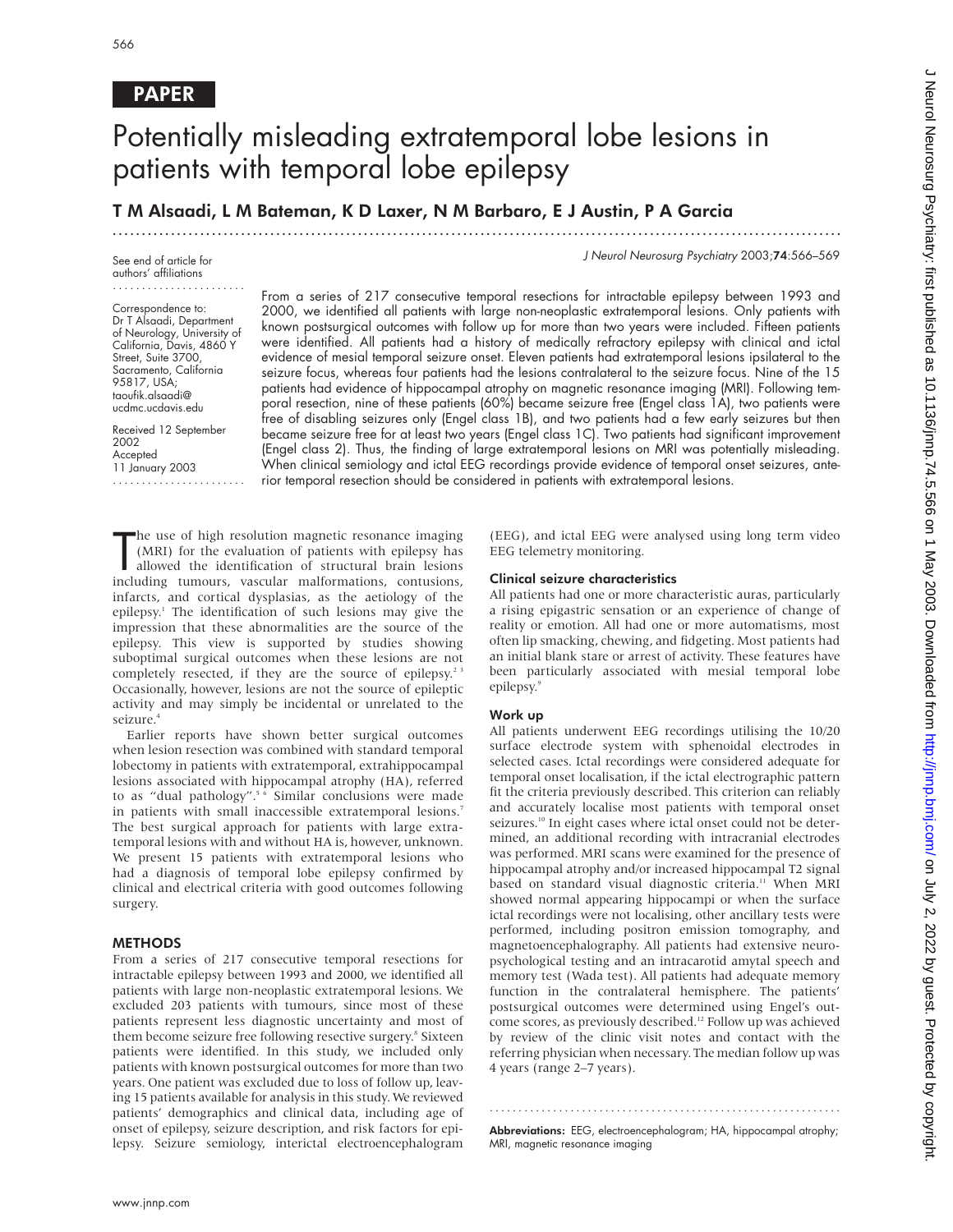| Patient | Age<br>(y) | Sex | Age of<br>onset $(y)$ | <b>MRI</b>                                       | Interictal    | Ictal<br>surface | Invasive          | Path       | F/U<br>months | Outcome        |
|---------|------------|-----|-----------------------|--------------------------------------------------|---------------|------------------|-------------------|------------|---------------|----------------|
|         | 48         | F   | 15                    | <b>RPAVM</b>                                     | <b>RT</b>     | <b>RT</b>        | <b>RT</b>         | Gliosis    | 96            | 1A             |
| 2       | 45         | F   | 15                    | R F encephalomalacia L HA + $\uparrow$ sig       | LT, RF        | LT               | $-$               | <b>MTS</b> | 32            | 1 <sup>C</sup> |
|         | 47         | M   | 27                    | Encephalomalacia RT R HA                         | <b>RC</b>     | <b>RC</b>        | <b>RT</b>         | <b>MTS</b> | 32            | 1 <sub>B</sub> |
| 4       | 30         | F   | 3                     | R P encephalomalacia R HA                        | <b>RT</b>     | <b>RT</b>        | -                 | Gliosis    | 26            | 1A             |
|         | 30         | F   |                       | R PO encephalomalacia R HA                       | None          | Diffuse          | <b>RT</b>         | <b>MTS</b> | 28            | 1A             |
| 6       | 36         | F   | 10                    | LF hamartoma                                     | $L$ T $>>$ BF | LT               | LT                | <b>MTS</b> | 32            | 1A             |
|         | 45         | F   | 27                    | R F encephalomalacia                             | <b>RT</b>     | <b>RT</b>        | <b>RT</b>         | Gliosis    | 68            | 1A             |
| 8       | 50         | F   | 21                    | <b>B</b> OCC heterotopias                        | LT            | LΤ               | -                 | Gliosis    | 70            | 1 <sup>C</sup> |
| 9       | 50         | F   | 10                    | L FTP encephalomalacia R HA + $\uparrow$ sig     | <b>RT</b>     | <b>RT</b>        | -                 | Gliosis    | 30            | $\overline{2}$ |
| 10      | 40         | F   | 3                     | L FTP encephalomalacia                           | LT            | Diffuse          | LT                | Gliosis    | 76            | 2              |
| 11      | 41         | F   | 26                    | <b>B OCC cystic lesions R HA</b>                 | <b>RT</b>     | <b>RT</b>        |                   | Gliosis    | 92            | 1 <sub>B</sub> |
| 12      | 42         | M   | 22                    | L posterior F porencephaly L HA + $\uparrow$ sig | LT > RT       | LT               | -                 | <b>MTS</b> | 30            | 1A             |
| 13      | 31         | F   | 12                    | LP AVM, R HA + $\uparrow$ sig                    | <b>RT</b>     | Diffuse          | <b>RT</b>         | <b>MTS</b> | 26            | 1A             |
| 14      | 30         | F   | 15                    | R OCC encephalomalacia R HA                      | <b>RT</b>     | <b>RT</b>        |                   | <b>MTS</b> | 48            | 1A             |
| 15      | 40         | M   | 5                     | L F encephalomalacia                             | <b>RT</b>     | <b>RT</b>        | $\qquad \qquad -$ | <b>MTS</b> | 92            | 1A             |

#### RESULTS

Fifteen patients were identified, aged 30–50 years (mean 40.3 years) with age of seizure onset at 13 months to 27 years (mean 14.8 years), and seizure duration at the time of this study 12–40 years (mean 26 years). Four patients had a history of a significant head injury resulting in loss of consciousness for more than 24 hours before the onset of their habitual seizures: three secondary to motor vehicle accidents in their 20s and one due to injury with a baseball bat in early childhood. Two patients had a history of febrile convulsions (ages 5 months and 4 years). All patients had extratemporal lesions on MRI: nine had areas of encephalomalacia (two fronto-parietal-temporal, three frontal, one parietal, three parieto-occipital), one had bilateral occipital



Figure 1 Patient 3: 47 year old man with history of seizures since the age of 27. T1 weighted coronal MRI images showing large area of encephalomalacia surrounding a large poroncephalic cyst in the right temporoparietal region (A) as well as small right hippocampus (B).



Figure 2 Patient 9: 50 year old woman with history of seizures since the age of 21. Fluid attenuated inversion recovery (FLAIR) sequence coronal MRI showing large area of increased signal in the left cortical, subcortical frontotemporal opercula compatible with gliosis/encephalomalacia as well as increased signal in the small<br>right hippocampus.

heterotopias, one had occipital cystic lesions, one had a frontal hamartoma subtotally resected 20 years previously, one had posterior frontal porencephaly, and two had parietal arteriovenous malformations. Of these patients, nine had evidence of hippocampal atrophy. In eleven patients the extratemporal lesions were ipsilateral to the side of temporal lobe seizure onset; whereas the remaining patients had their lesions contralateral to the seizures focus (patients 2, 9, 13, and 15).

None of the patients' habitual seizures have changed over the course of their disease. All patients had evidence of temporal seizure onset based on ictal surface recordings (seven patients), and intracranial recordings with subdural grids placed over the lesions, combined with depth electrodes placed in the hippocampus via a posterior approach (eight patients). The interictal surface EEG showed epileptiform activity well lateralised to the ipsilateral temporal ictal focus in all but two patients; patient 2, and in patient 5 there was no epileptiform activity recorded. Patients 1 and 6 had previously undergone lesionectomies but continued to have intractable seizures following the original surgery. Patient 6 underwent selective amygadalohippocampectomy, whereas the other 14 patients underwent standard anterior temporal lobectomies.

Following temporal resection with at least two years follow up, nine patients (60%) became completely seizure free (Engel class 1A), two patients were free of disabling seizures only (Engel class 1B), and two patients had a few early seizures but then became seizure free for at least two years (Engel class 1C). Two patients only had significant improvement (Engel class 2). Eight of the Engel class 1 patients (1A, 1B, and 1C included) had pathological findings of mesial temporal sclerosis, six of whom had evidence of hippocampal atrophy on MRI. Pathological specimens in



Figure 3 Patient 6: 36 year old woman with history of seizures since the age of 10. T1 weighted coronal MRI images showing left frontal hamartoma (A) as well normal appearing hippocampi (B).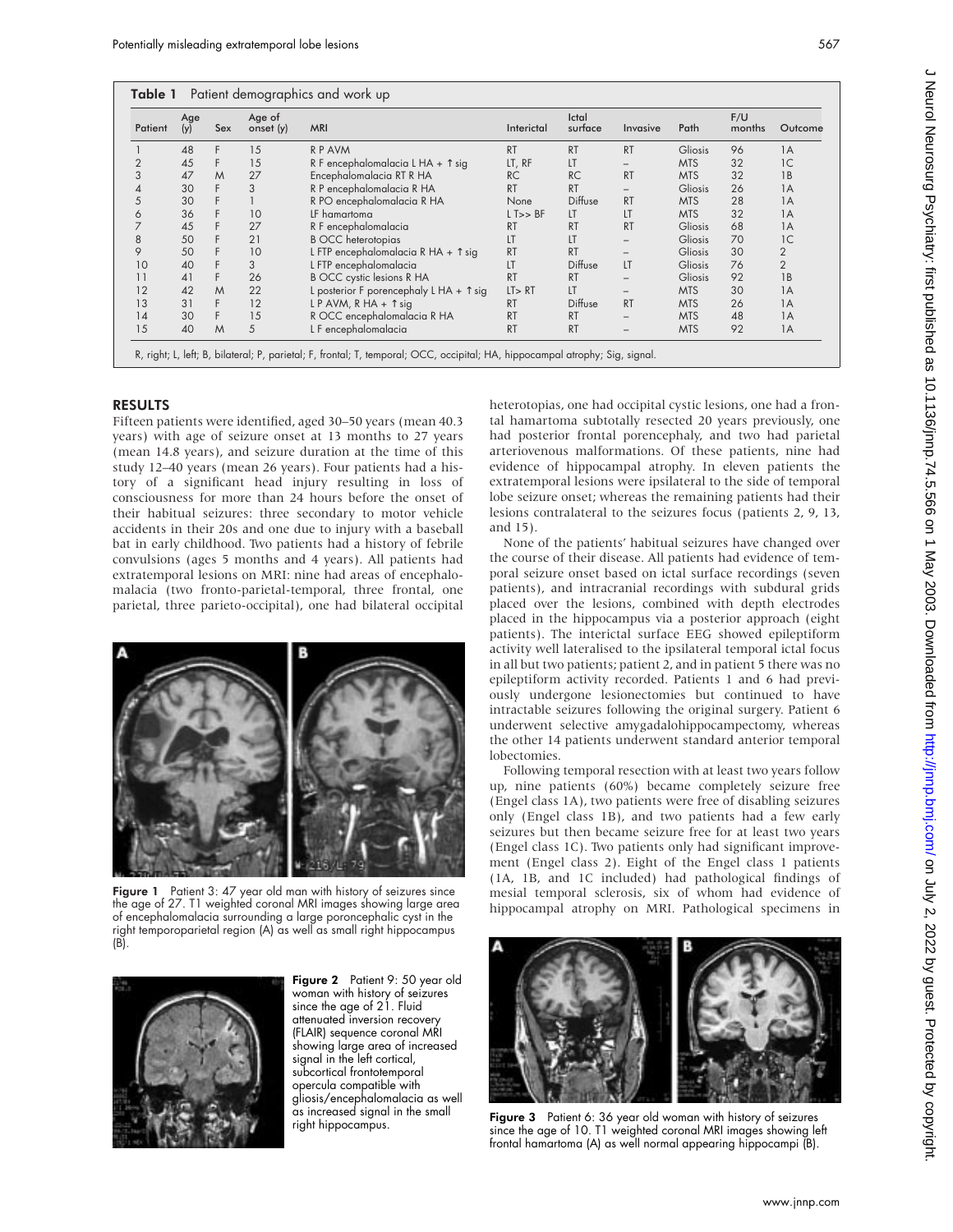the remaining patients showed only mild gliosis with no appreciable neuronal loss. Table 1 summarises the patients' characteristics and evaluations. Figures 1, 2, and 3 show representative MRI images from patients 3, 9, and 6, respectively.

#### **DISCUSSION**

This series provides evidence for the lack of a cause-effect relation in some patients with temporal lobe epilepsy and extratemporal lesions. In a previous study, 18 patients were found to have non-contiguous lesions remote from the epileptic activity, as evidenced by brain mapping utilising subdural electrodes.<sup>13</sup> Two of these patients only underwent temporal lobectomy without removing the lesion; both of these patients became seizure free. In another study, 11 of 15 patients became seizure free following temporal lobectomy combined with lesionectomy, while two of 10 patients became seizure free following temporal lobectomy alone.<sup>5</sup> Unlike those in our study, all patients in that study had evidence of hippocampal involvement by MRI measures or by pathological examination; the study of Awad *et al*, however, did not provide any information about the MRI findings.13

Nine of our patients had hippocampal atrophy (HA) on MRI, while the remaining patients had normal appearing hippocampi. Only a few of our patients had MRIs in early1993, possibly before our MRI technique was optimised to include high resolution MRI to detect subtle HA. It is possible that HA was undiagnosed in a few of our patients. The finding of "dual pathology" on MRI has been noted in 15–30% of patients with intractable epilepsy.<sup>14</sup> It has been described mostly in patients with temporal or occipital lesions, but it is not typically encountered in patients with frontal or parietal lesions.<sup>15</sup> Furthermore, it is certainly unexpected to find HA contralateral to the lesion, as was the case in four of our patients (patients 2, 9, 13, and 15). The pattern of seizure propagation may explain the finding of HA in patients with occipital lobe lesions. This, however, has often not been observed in patients with frontalparietal lesions, perhaps because there are less abundant direct anatomical connections between the hippocampus and the frontal or the parietal lobes to facilitate seizure spread between these structures. Secondary epileptogenesis has been described in animal models of epilepsy, but in humans this concept is not well understood.<sup>16</sup> We do not believe that this hypothesis is the aetiology of our patients' seizures since most of our patients became free of disabling seizures without resection of the extratemporal lesions.

Our findings differ from others<sup>56</sup> in that nine of our patients only had evidence of hippocampal atrophy by MRI, while the other six patients had "single pathology" with no MRI evidence of temporal lobe pathology. The other studies, however, report on patients with dual pathology who underwent combined temporal lobectomy and lesionectomy, and in a small number of patients, temporal lobectomy without lesionectomy. It is likely that many more of our patients who are seizure free did have MTS despite negative pathology, possibly because of inadequate surgical specimens that were obtained in earlier cases.

Structural brain lesions identified during the evaluation of patients with partial epilepsy are usually epileptogenic, with some exceptions. Fifteen of our 217 temporal lobectomy cases had strong evidence to the contrary, in that 73% of these patients became free of disabling seizures (Engel class 1A, 1B) after temporal lobectomy, whereas two patients (13%) became seizure free after having a few early seizures (Engel class 1C). However, we cannot say the same for sure in patients without seizure free outcomes. The presence of extratemporal lesions may be incidental or potentially the

result of a diffuse process, such as ischaemic or traumatic, with a selective predilection for the mesial temporal lobe. In view of the growth of epilepsy surgery programmes, it should be emphasised that in patients with intractable epilepsy and structural brain pathology, adequate evaluation should be performed before surgeons proceed to perform lesionectomies. Epilepsy surgery requires a careful multidisciplinary evaluation that includes neurological, psychological, psychiatric, and ictal EEG, among others. Imaging studies using MRI, for example, are still important tools for surgical evaluation. However, their results should be interpreted with caution in that the finding of a lesion on an imaging study does not prove that this lesion is the source of epilepsy. Results of all the other tests should be integrated carefully before proceeding with surgical treatment.

We realise the limitations of this study since we are not able to ascertain the incidence of temporal lobe epilepsy in all of our patients with extratemporal lesions. We therefore cannot say how frequent this finding is. Nevertheless, our surgical results suggest that temporal resection is a rational approach to this group of patients in whom complete lesion resection combined with temporal lobe surgery would cause considerable morbidity. Our patients have pathologies that might be predicted to have both temporal and extratemporal lesions; this should be a "red flag" for those considering jumping to lesionectomy in patients with extratemporal lesions.

In summary, we think that temporal resection should be considered in patients with extratemporal lesions, provided that all the clinical and ictal EEG criteria support the temporal onset of the seizures. We believe that concordant ictal EEG and clinical semiology are necessary to define the seizure focus for the patient to be considered a candidate for seizure surgery. This series of patients confirms that this principle is important, even in patients with gross structural lesions.

.....................

#### Authors' affiliations

T M Alsaadi, Department of Neurology, University of California, Davis, USA

L M Bateman, K D Laxer, E J Austin, P A Garcia, Department of Neurology, University of California, San Francisco, USA N M Barbaro, Department of Neurological Surgery, University of California, San Francisco

Competing interests: None declared

#### REFERENCES

- 1 Boon PA, Williamson PD, Fried I, et al. Intracranial, intraaxial, space-occupying lesions in patients with intractable partial seizures: an anatomoclinical neuropsychological, and surgical correlation. Epilepsia 1991;32:467–76.
- 2 Awad IA, Nayel MH, Luders H. Second operation after the failure of
- previous resection for epilepsy. Neurosurgery 1991;28:510–18. 3 Obana WG, Laxer KD, Cogen PH, et al. Resection of dominant opercular gliosis in refractory partial epilepsy. J Neurosurg 1992;77:632–9.
- 4 Engel J, Driver MV, Falconer MA. Electrophysiological correlates of pathology and surgical results in temporal lobe epilepsy. Brain 1975;98:129–56.
- 5 Li LM, Cendes F, Andermann F, et al. Surgical outcome in patients with
- epilepsy and dual pathology. *Brain* 1999;**122**:799–805.<br>6 **Cascino GD**, Jack CR, Parisi JE, *et al*. Operative strategy in patients with MRI-identified dual pathology and temporal lobe epilepsy. Epilepsy Res 1993;14:175–82.
- 7 Fish D, Andermann F, Oliver A. Complex partial seizures and small posterior temporal or extratemporal structural lesions: surgical<br>management. Neurology 1991;41:1781–4.<br>8 **Britton JW**, Cascino GD, Sharbrough FW, *et al*. Low-grade glial
- neoplasms and intractable partial epilepsy: efficacy of surgical treatment. Epilepsia 1994;35:1130–5.
- 9 Noachtar S, Pfander M, Luders HO. The localizing value of the abdominal aural and its evolution: a study in focal epilepsies. Neurology 2002;58:271–6.